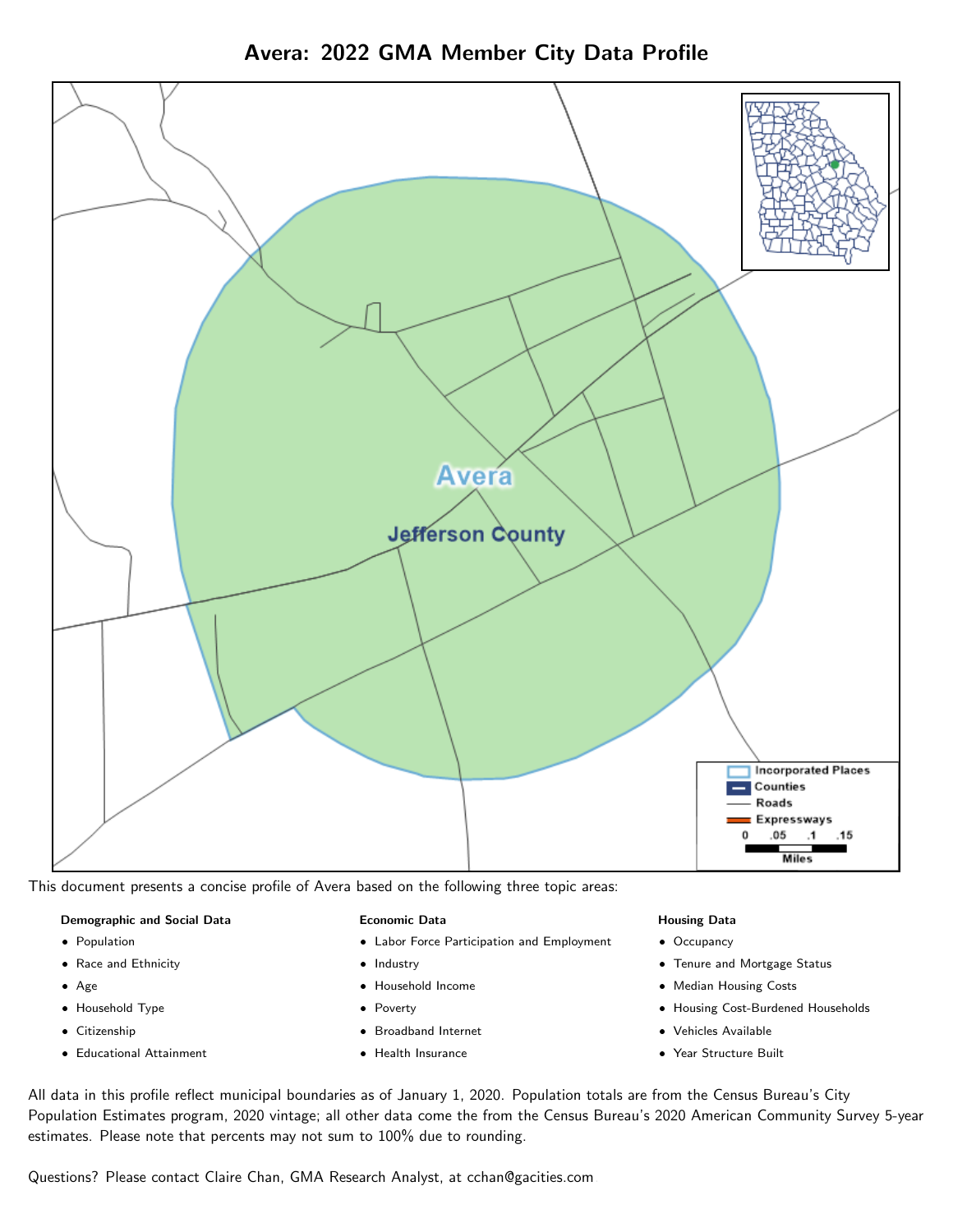# Avera: Demographic and Social





#### **Citizenship**

| <b>Native Born</b><br>100% |  |
|----------------------------|--|

Race and Ethnicity



Source: U.S. Census Bureau, City Population Estimates, 2020 vintage Source: American Community Survey, 2020 5-year estimates, table B03002

#### Household Type



Source: American Community Survey, 2020 5-year estimates, table B01001 Source: American Community Survey, 2020 5-year estimates, table B11001

#### Educational Attainment



Source: American Community Survey, 2020 5-year estimates, table B05002 Source: American Community Survey, 2020 5-year estimates, table B15002

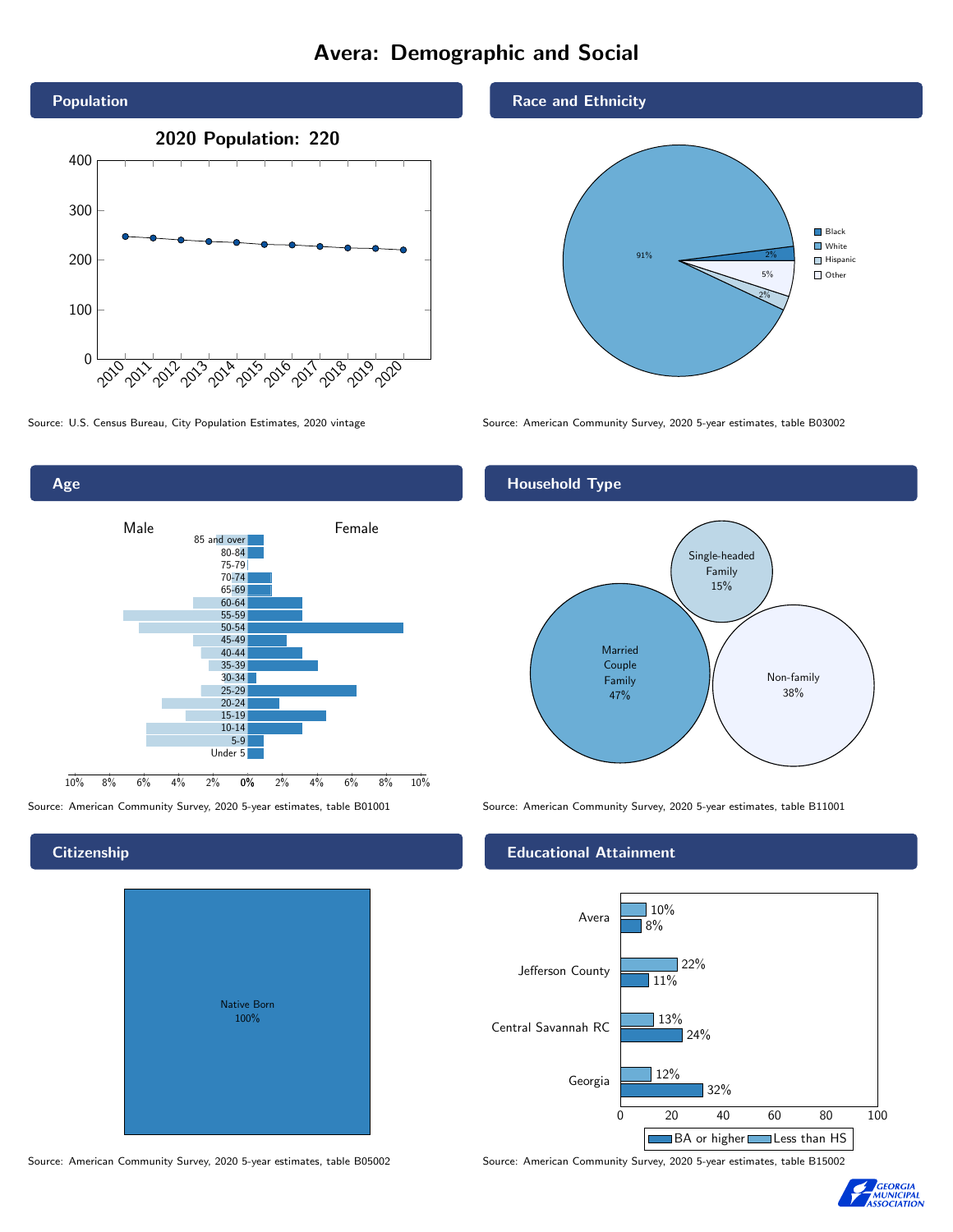# Avera: Economic







Source: American Community Survey, 2020 5-year estimates, table B23001 Note: Unemployment rate is based upon the civilian labor force.



Source: American Community Survey, 2020 5-year estimates, tables B19013 and B19025 Source: American Community Survey, 2020 5-year estimates, table B17010



Source: American Community Survey, 2020 5-year estimates, table B28002 Source: American Community Survey, 2020 5-year estimates, table B18135

#### Industry

| Agriculture, forestry, fishing and hunting, and mining      | 6%    |
|-------------------------------------------------------------|-------|
| Construction                                                | $4\%$ |
| Manufacturing                                               | 20%   |
| <b>Wholesale Trade</b>                                      | $0\%$ |
| Retail Trade                                                | 16%   |
| Transportation and warehousing, and utilities               |       |
| Information                                                 |       |
| Finance and insurance, real estate, rental, leasing         |       |
| Professional, scientific, mgt, administrative, waste mgt    |       |
| Educational services, and health care and social assistance | 21%   |
| Arts, entertainment, recreation, accommodation, food        |       |
| service                                                     |       |
| Other services, except public administration                |       |
| Public administration                                       |       |

Source: American Community Survey, 2020 5-year estimates, table C24030

### Poverty



#### Health Insurance